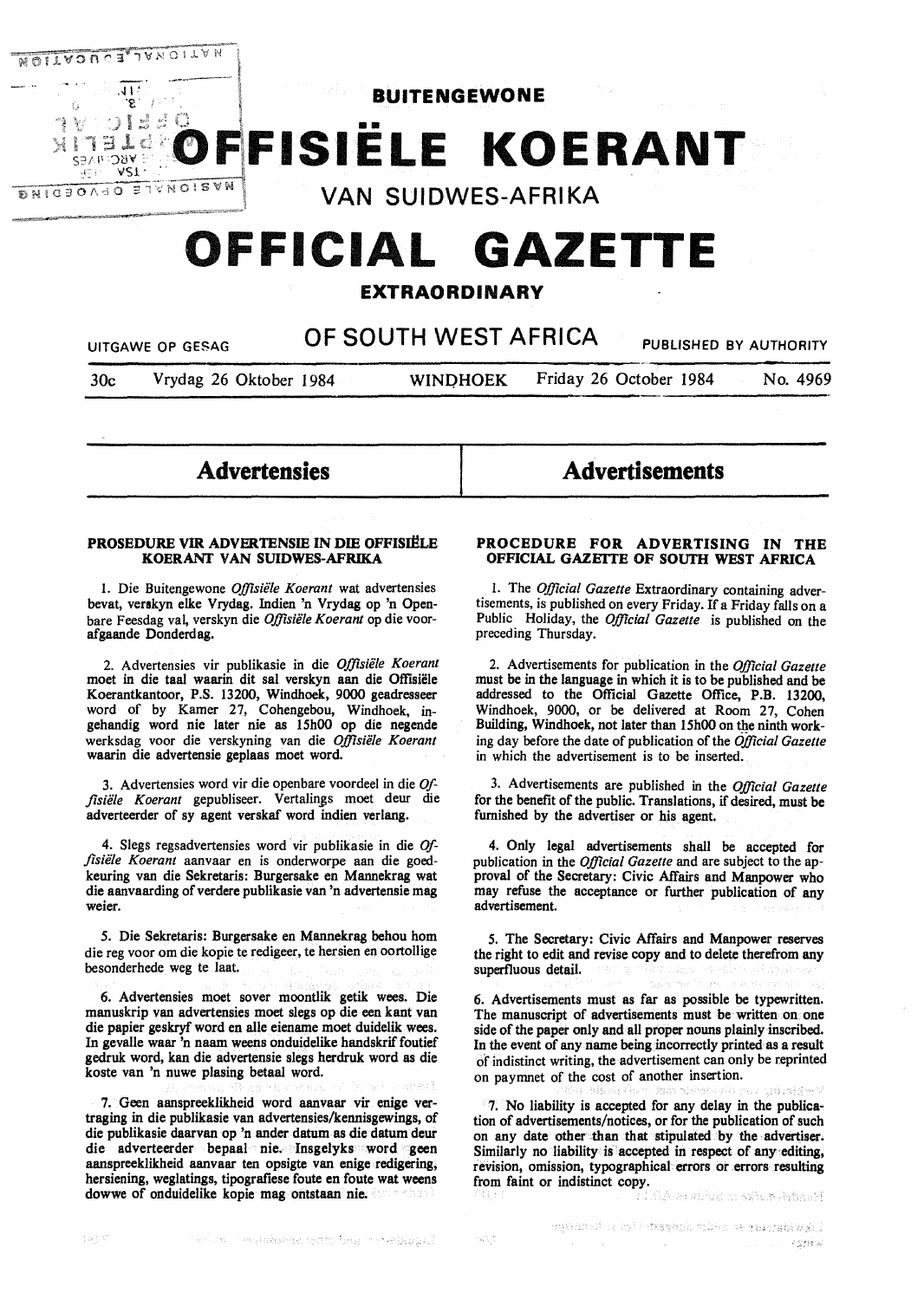8. Die adverteerder word aanspreeklik gehou vir enige skadevergoeding en koste wat voortvloei uit enige aksie wat weens die publikasie hetsy met of sonder enige weglating, foute, onduidelikhede of in watter vorm ookal, van 'n kennisgewing teen die Administrateur-generaal ingestel word.

9. Die jaarlikse intekengeld op die *Offisiiile Koerant* is R20,00 posvry in hierdie gebied en die Republiek van Suid-Afrika, verkrygbaar by Swapers Beperk, Posbus 56, Windhoek, 9000. Oorsese intekenaars moet posgeld vooruitbetaal. Enkel eksemplare van die Offisiele Koerant is verkrygbaar van Swapers Beperk, Posbus 56, Windhoek, 9000 teen die prys soos gedruk op eksemplaar. Eksemplare word vir slegs twee jaar in voorraad gehou.

10. Die koste vir die plasing van kennisgewings is soos volg en is betaalbaar by wyse van tjeks, wissels, pos- of geldorders:

#### LYS VAN VASTE TARIEWE

| GESTANDAARDISEERDE ings<br><b>KENNISGEWINGS</b>                  | Tarief per<br>plasing<br>R |  |
|------------------------------------------------------------------|----------------------------|--|
|                                                                  | 3,25                       |  |
| Aktes: Verlore dokumente<br>بالعرموج مرموحا مرمرمرموه ماماج جنجي | 6.00                       |  |
| Besigheidskennisgewings                                          | 5,00                       |  |
| Boedelwettekennisgewings: Vorms J. 187, 193                      |                            |  |
| 197, 295, 297, 517 en 519                                        | 2,00                       |  |
| Derdepartyassuransie-eise om skadevergoeding                     | 2,50                       |  |
| Insolvensiewet- en maatskappywettekennisge-                      |                            |  |
| wings: J. 28, J. 29. Vorms 1 tot 9 $\dots \dots \dots$           | 4,00                       |  |

L.W.  $-$  Vorms 2 en  $6 -$  by komstige verklarings volgens woordetaltabel, toegevoeg tot die basiese tarief.

| Naamsverandering (vier plasings)                 | 25,00 |
|--------------------------------------------------|-------|
| Naturalisasiekennisgewings (insluitende 'n her-  |       |
| druk vir die adverteerder)<br>.                  | 2.00  |
| Onopgeëiste geld — slegs in die Buitengewone     |       |
| Offisiële Koerantsluitingsdatum 15 Januarie (per |       |
| inskrywing van "naam, adres en bedrag")          | 0.80  |
| Slagterskennisgewings                            | 5.00  |
| Slumopruimingshofkennisgewings, per perseel      | 4,00  |
| Verlore lewensversekeringspolisse                | 2,00  |

#### NIEcGEST ANDAARDISEERDE KENNISGEWINGS

THE PASSAGE PRODUCTS

#### Maatskappykennisgewings:

viráci ardas de sucederal

| Kort kennisgewings: Vergaderings, besluite, aan-<br>bod van skikking, omskepping van maatskappye,<br>vrywillige likwidasies, ens.: sluiting van lederegis-<br>ters vir oordragte en/of verklarings van dividende $11.00$<br>which event $s^2$ will see as $\pi t^2$ . Which employees to but |
|----------------------------------------------------------------------------------------------------------------------------------------------------------------------------------------------------------------------------------------------------------------------------------------------|
| Dranklisensiekennisgewings (in Buitengewone Of and alle<br>fisiële Koerante, t.w. Junie/TVI.; November/Kaap;<br>Januarie/OVS; April/Natal) per tweetalige<br>aansoek variation restauration constitution of the 7,00<br>放射式分析 计单格程序 化二氯化乙酸盐 医二氧化二十二氢氢                                        |
| Verklaring van dividende met profytstate, notas<br>ingesluit with a state of the relative contract (1425,00)<br>this is clubler, it is a anton new series in several                                                                                                                         |
| Lang kennisgewings: Oordragte, veranderings met<br>betrekking tot aandele of kapitaal, aflossings, be-<br>sluite, vrywillige likwidasies 37,00<br>o solo per al segundo per al consegundo en la consegundo de la consegundo de la consegundo de la consegundo de                             |
| Handelsmerke in Suidwes-Afrika  11,00                                                                                                                                                                                                                                                        |
| Likwidateurs en ander aangesteldes se kennisge-<br>7.00<br>wings                                                                                                                                                                                                                             |

8. The advertiser will be held liable for all compensation and costs **arising** from any action which may be instituted against the Administrator-General as a result of the publication of a notice with or without any omission, errors, lack of clarity or in any form whatsoever.

9. The subscription for the *Official Gazette* is R20,00 per annum, post free in this territory and the Republic of South Africa, obtainable from Swapers Limited, P.O. Box 56, WINDHOEK, 9000. Postage must be prepaid by overseas subscriber. Single copies of the *Official Gazette* are obtainable from Swapers Limited, P.O. Box 56, Windhoek, 9000, at the price as printed on copy. Copies are kept in stock for two years only.

1 O. The charge for the insertion of notices is as follows and is payable in the form of cheques, bills, postal or money orders:

# LIST OF FIXED TARIFF RATES

| STANDAR DISED NOTICES                                                                                                                                                    | Rate per<br>insertion<br>- R |
|--------------------------------------------------------------------------------------------------------------------------------------------------------------------------|------------------------------|
| Transfer of business                                                                                                                                                     | 3,25                         |
| Deeds: Lost documents                                                                                                                                                    | 6,00                         |
| Business notices<br>Administration of Estates Acts Notices: Forms                                                                                                        | 5,00                         |
| J. 187, 193, 197, 295, 297, 517 and 519                                                                                                                                  | 2,00                         |
| Third party insurance claims for compensation<br>Insolvency Act and Company Acts Notices: J. 28,                                                                         | 2,50                         |
|                                                                                                                                                                          | 4.00                         |
| $N.B.$ - Forms 2 and 6 - additional statements<br>according to word count table, added to the                                                                            |                              |
| basic tariff.                                                                                                                                                            |                              |
|                                                                                                                                                                          |                              |
| Change of name (four insertions)<br>. <i>.</i> .<br>Naturalisation notices (including a reprint for the                                                                  | 25,00                        |
| $advertiser) \ldots \ldots \ldots \ldots \ldots \ldots$<br>Unclaimed moneys $-$ only in the <i>Official</i>                                                              | 2.00                         |
| Gazette Extraordinary, closing date 15 January                                                                                                                           |                              |
| (per entry of "name, address and amount")                                                                                                                                | 0,80                         |
| Butchers' notices                                                                                                                                                        | 5,00                         |
| Slum Clearance Court Notices, per premises                                                                                                                               | 4.00                         |
| Lost life insurance policies                                                                                                                                             | 2.00                         |
| อยู่ตรงตรรับสภา                                                                                                                                                          | i a                          |
| NON-STANDARDISED NOTICES                                                                                                                                                 |                              |
| Company notices:                                                                                                                                                         | ∂R.                          |
| Short notices: Meetings, resolutions, offer of com-                                                                                                                      |                              |
| promise, conversion of companies, voluntary win-                                                                                                                         |                              |
| dings-up, etc.: closing of members' registers for                                                                                                                        |                              |
| transfers and/or declarations of dividends                                                                                                                               | 11,00                        |
| Liquor Licence Notices (in Gazettes, Extraor-                                                                                                                            |                              |
| viz. June/Tvl.; November/Cape; January/O.F.S.;                                                                                                                           | r séb                        |
| April/Natal), per bilingual application                                                                                                                                  | 7,00                         |
| $\left\{ \begin{array}{cc} \mathcal{D}_{\mathbf{q}}^{\mathbf{q}} & \mathcal{D}_{\mathbf{q}}^{\mathbf{q}} & \mathcal{D}_{\mathbf{q}}^{\mathbf{q}} \end{array} \right\}$   |                              |
| Declaration of dividends with profit statements,<br>including notes and contribution of the second                                                                       | 25,00                        |
| 医双裂肿 化柠檬酸钠 梁关 如果 计比例组合<br>Long notices: Transfers, changes in respect of                                                                                                 | MID SER.                     |
| shares or capital, redemptions, resolutions, volun-<br>tary liquidations were recovered as a contract of the contract of the contract of the contract of the contract of | 37,00                        |
| นี้มีคนกับตน เจอร์เก็บหารสุดส์การคริษย์ แต่ราก อยู่สองรัฐชน "คู่เล่งเมื่อรถส่                                                                                            |                              |
|                                                                                                                                                                          |                              |
| Liquidators' and other appointees' notices                                                                                                                               | 7,00                         |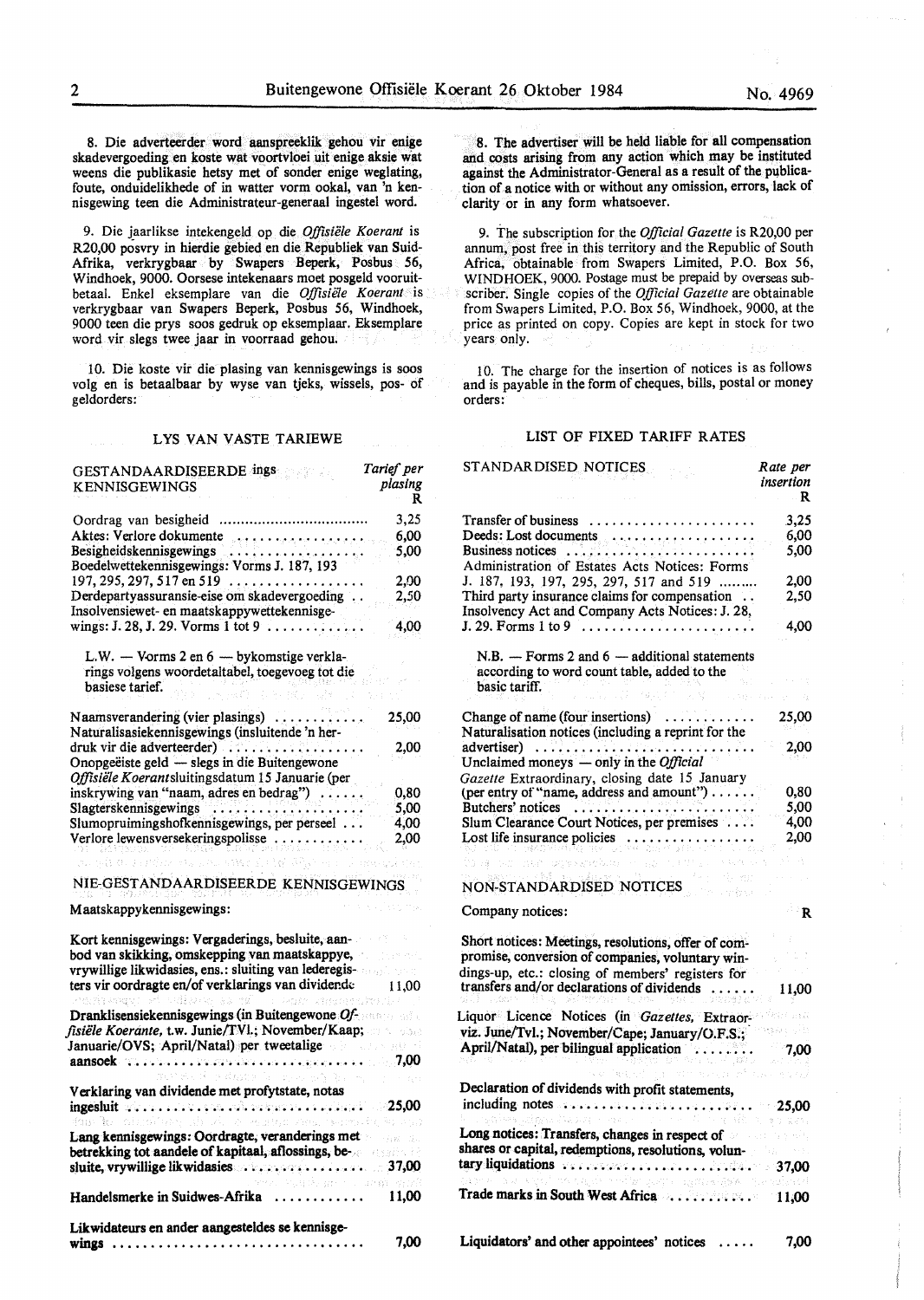#### GEREGTELIKE EN ANDER OPENBARE VERKOPE:

| Geregtelike verkope<br>Openbare veilings, verkope en tenders: | 18.00 |
|---------------------------------------------------------------|-------|
| $Tot 75$ woorde                                               | 6.00  |
|                                                               | 15,00 |
|                                                               | 23,00 |
|                                                               |       |

#### ORDERS VAN DIE HOF:

| of sekwestrasie<br>Vermindering of veranderings in kapitaal- |       |
|--------------------------------------------------------------|-------|
|                                                              | 14.00 |
|                                                              |       |
| samesmeltings, aanbod van skikking                           | 37.00 |
| Geregtelike besture, <i>kurator bonis</i> en soortgelyke     |       |
| en uitgebreide bevel nisi                                    | 37.00 |
| Verlenging van keerdatum                                     | 4.00  |
| Tersydestellings en afwysings van petisies (J. 158)  4,00    |       |

11. Die koste vir die plasing van advertensies, behalwe die kennisgewings wat in paragraaf 10 genoem word, is teen die tarief van 56c per sm dubbelkolom. (Gedeeltes van 'n sm moet as voile sm bereken word).

12. Geen advertensie word geplaas tensy die koste nie vooruitbetaal is nie. Tjeks, wissels, pos- en geldorders moet aan die Sekretaris,: Burgersake en Mannekrag betaalbaar gemaak word.

# **Vorm/Form J 187 LIKWIDASIE- EN DISTRIBUSIEREKENING IN BESTORWE BOEDELS WAT TER INSAE LE**

Ingevolge artikel 35(5) van Wet 66 van 1965, word hierby kennis gegee dat duplikate van die likwidasie- en distribusierekenings (eerste en finale, *tensy anders vermeld)* in die boedels hieronder vermeld, in die kantore van die Meester en Landdroste soos vermeld en gedurende 'n tydperk van 21 dae (of korter of !anger *indien spesiaal vermeld)* vanaf gemelde datums of vanaf datum van publikasie hiervan, as dit later is, ter insae lê van alle persone wat daarby belang het.

Indien binne genoemde tydperk geen besware daarteen by die betrokke Meester ingedien word nie, gaan die eksekuteurs oor tot die uitbetalings ingevolge gemelde rekenings.

I I 8/82 - MEYER Maria Magaretha 170927 0001 00 6 Die Dokters K wartiere Staatshospitaal, Windhoek Aanvullende Windhoek Volkskastrust Beperk Posbus 383, Pretoria.

245/84 - ROZA Carlos Fernandes 300723 5015 007 Karavaan 38, Kameeldoringstraat, Rundu Helena Hendrina Catharina Roza (gebore van der Walt) 381218 0009 008 Tsumeb Windhoek R.H. Meyeridricks, Bestuurder, Santamtrust Beperk, Posbus 4333, Kaapstad (Eksekuteur)

450/83 - CONRADIE Frans Willem 530122 5045 00 l Oshakati Eerste Oshakati Windhoek Barclays Nasionale Bank Beperk Trusteetak - Kaapstad Posbus 512 Kaapstad 8000

SALES IN EXECUTION AND OTHER PUBLIC SALES:

| Sales in execution<br>Public auctions, sales and tenders:            | 18.00 |
|----------------------------------------------------------------------|-------|
| Up to 75 words $\dots \dots \dots \dots \dots \dots \dots \dots$     | 6.00  |
| $76$ to 250 words $\ldots \ldots \ldots \ldots \ldots \ldots \ldots$ | 15.00 |
|                                                                      |       |

## ORDERS OF THE COURT:

| Provisional and final liquidations or seque-                   |       |
|----------------------------------------------------------------|-------|
|                                                                | 14.00 |
| Reduction or change in capital mergers, offer of               |       |
| compromise                                                     | 37.00 |
| Judicial managements, curator bonis and similar                |       |
| and extensive rule nisi                                        | 37,00 |
| Extension of return date $\dots\dots\dots\dots\dots\dots\dots$ | 4.00  |
| Supersession and discharge of petitions (J. 158).  4,00        |       |

11. The charge for the insertion of advertisements other than the notices mentioned in paragraph 10 is at the rate of 56c per cm double column. (Fractions of a cm must be calculated as a cm).

12. No advertisements shall be inserted unless the charge is prepaid, Cheques, drafts, postal or money orders must be made payable to the Secretary: Civic Affairs and Manpower.

#### **LIQUIDATION AND DISTRIBUTION ACCOUNTS IN DECEASED ESTATES LYING FOR INSPECTION**

In terms of section 35(5) of Act 66 of 1965, notice is hereby given that copies of the liquidation and distribution accounts (first and final, *unless otherwise stated)* in the estates specified below will be open for the inspection of all persons interested therein for a period of 21 days (or shorter or longer if *specially stated)* from the date specified or from the date of publication hereof, whichever may be the later, and at the offices of the Master and Magistrates as stated.

Should no objection thereto be lodged with the Master concerned during the specified period, the executors will proceed to make payments in accordance with the accounts.

59/84 - SCHLAGE Karl Hans Uwe 430321 01 0014 2 162 Ninth Street Tsumeb Tsumeb Windhoek Barclays National Bank Limited, Cape Town Trustee Branch P.O. Box 512 Cape Town.

410/83 - ZORZETTO Alessandro 281223 01 0005 Otavi Britta Zorzetto 400428 01 0012 W Eerste Otavi Windhoek Barclays Nasionale Bank Beperk Trusteetak -Kaapstad Posbus 512 Kaapstad 8000.

253/84 - FOURIE Johannes Jacobus 0003125 009 005 Gobabis Gobabis Windhoek Bank Windhoek Beperk Posbus 15 Windhoek.

217/82 - **KARUAIHE** Johannes Paulus 251202 5061 37 7 Verbeterde Eerste en Finale Kaapstad Michael Antonie Rossouw, Barclays Nasionale Bank Beperk, Posbus 512, Trusteetak, Kaapstad, 8000.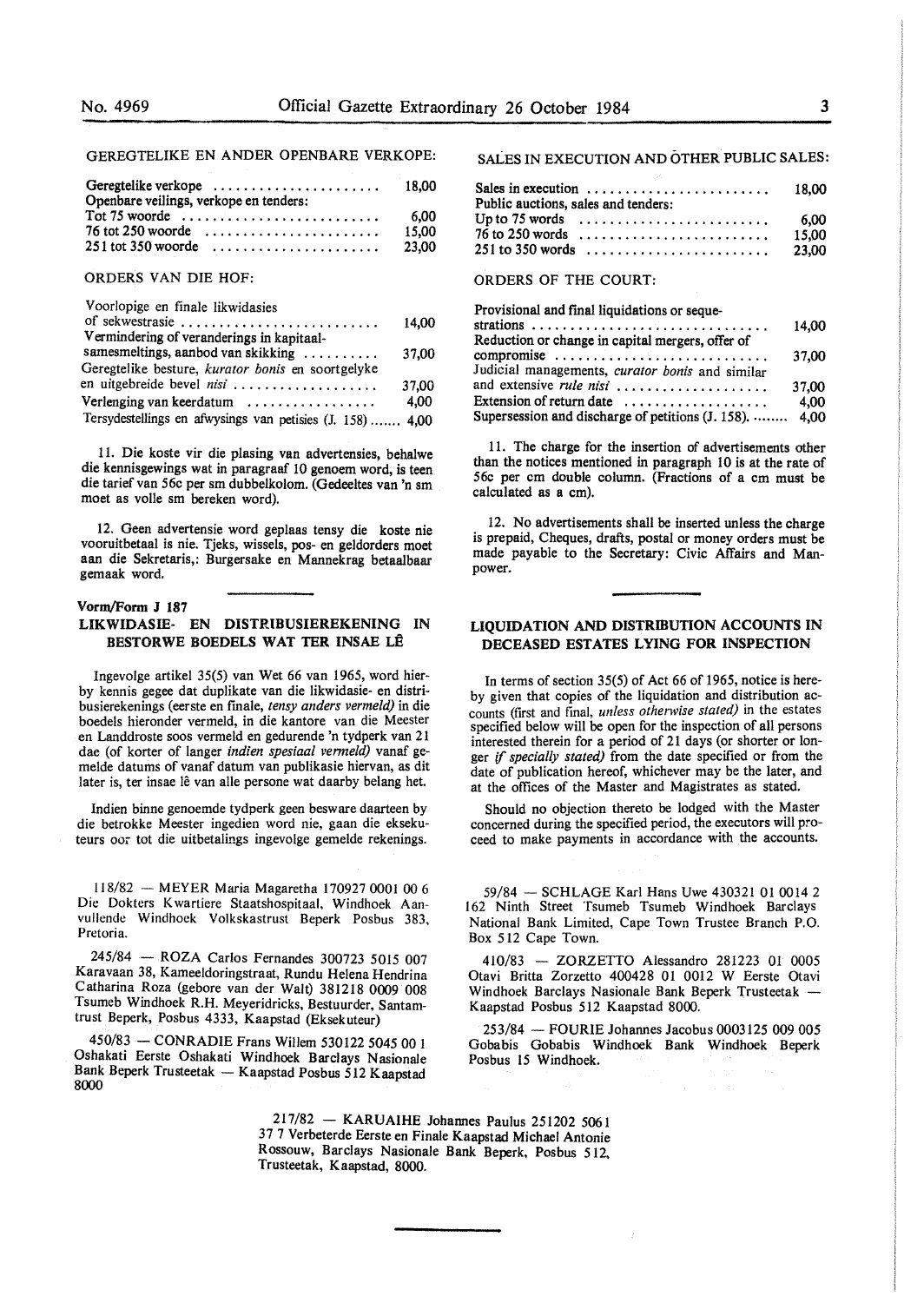#### **KENNISGEWING AAN KREDITEURE IN BESTOR-WE BOEDELS**

Aile persone wat vorderinge het teen die boedels hieronder vermeld, word hierby versoek om hul vorderinge by die betrokke eksekuteurs en binne 'n tydperk van 30 dae (of andersins soos aangedui) gereken vanaf die datum van publikasie hiervan in te lewer. Die inligting word verstrek in die volgorde: Boedelnommer, familienaam en voorname, geboortedatum, persoonsnommer, laaste datum, familienaam, geboortedatum en persoonsnommer; naam en adres van eksekuteurs of gemagtigde agent, tydperk toegelaat vir lewering van vorderings *indien anders as 30 dae.* 

272/84 - PITT Catherine Magdalene Windhoek 7 November 1921 356 366950 K 48 Magaliesbergstraat, Bosmont 2093 7 Oktober 1983 P.F. Koep & Co. Posbus 3516, Windhoek, 9000.

356/84 - HATTINGH Gert Cornelis Windhoek 21 Augustus 1924 240821 010 014 8 Okahandja 1 Augustus 1984 Martha Maria Hattingh (gebore du Plooy) 23 Maart 1923 230323 0014 00 9 Barclays Nasionale Bank, Posbus 1014, Kimberley.

941/84 - KUHN Rudolph Johannes Kimberley 16 Julie 1921 210716507005 Stasiestraat, Omaruru, S.W.A. en sedert 7/8/1984 Erf 393, Sesbrugge, Oor Upington 22 Augustus 1984 Barclays Nasionale Bank, Posbus 1014, Kimberley.

#### **NOTICE TO CREDITORS IN DECEASED ESTATES**

All persons having claims against the estates mentioned below are hereby called upon to lodge their claims with the executors concerned, within 30 days (or otherwise as indicated) calculated from the date of publication hereof. The information is given in the following order: Estate number, surname and christian names, date of birth, identity number, last address, date of death; surviving spouse's names, surname date of birth and identity number; name and address of executor or authorised agent, period allowed for lodgement of *claims* if *other than 30 days.* 

363/84 - WACHSMUTH Hans Herbert Windhoek 14 Augustus 1940 400814 5023 00 7 Schmerenbeck Straat 4, Windhoek 12 Augustus 1984 Barclays Nasionale Bank Beperk, Posbus 1014 Kimberley.

284/84 - ALBRECHT Ferdinand Wilhelm Karl Paul Windhoek 16th January, 1895 950116 01 000 21 52, Burg Street, Windhoek, S. W.A. 12th July, 1984 Syfrets Trust Limited, 24, Wale Street, Cape Town, 8001 Agents for the Executors.

322/84 - HERZOG Max Windhoek 18 December 1926 261218 5065 10 9 Lörrach / Germany 21 July 1984 Klaus Nieft  $-$  Agent for the Executor c/o Keller & Neuhaus Trust Co. (Pty) Ltd. P.O. Box 156, Windhoek.

#### **Vorm/Form 2**

#### **BYEENKOMS VAN SKULDEISERS IN GESEK-WESTREERDE BOEDELS OF MAATSKAPPYE IN LIKWIDASIE**

Ingevolge artikels 41 en 42 van die Insolvensiewet, 1936, artikels 179 en 182 van die Maatskappywet, 1926, en artikels 339 en 336 van die Maatskappywet, 1973, word hierby kennis gegee dat 'n byeenkoms van skuldeisers in die gesekwestreerde boedels of maatskappye in likwidasie hieronder vermeld, gehou sal word met aanduiding van die nommer van boedel/maatskappy; die naam en beskrywing van boedei/maatskappy; die datum, uur en plek van byeenkoms en die doe! van byeenkoms.

In 'n plek waarin 'n kantoor van 'n Meester is, word die byeenkoms voor die Meester gehou en in ander plekke voor die Landdros.

W4/84 - Insolvent Estate A. Jooste on Wednesday the 14th November 1984 at 10.00 am At the Office of the Master of the Supreme Court Windhoek Special Meeting of Creditors proof of further claims l.R. McLaren Trustee Trust & Mining Co. (Pty) Ltd. P.O. Box 82 Windhoek.

# **MEETING OF CREDITORS IN SEQUESTRATED ESTATES OR COMPANIES BEING WOUND UP**

Pursuant to section 41 and 42 of the Insolvency Act, 1936, section 179 and 182 of the Companies Act, 1926, and section 339 and 366 of the Companies Act, 1973, notice is hereby given that a meeting of creditors will be held in the sequestrated estate or companies being wound up mentioned below, indicating the number of estate/company: the name and description of estate/company; the date, hour and place of meeting and the purpose of meeting.

Meetings in a place in which there is a Master's Office, will be held before the Master; elsewhere they will be held before the Magistrate.

 $W2/84$  - Bonza Sales (Pty) Ltd. (In Liquidation) Wednesday the 7th November 1984 at 10.00 am at the Office of the Master of the Supreme Court Windhoek Special Meeting for Proof of Further Claims Trust & Mining Co. (Pty) Ltd. P.O. Box 82 Windhoek.

on Gallega, opport<del>e</del> perdicionalized all'assistante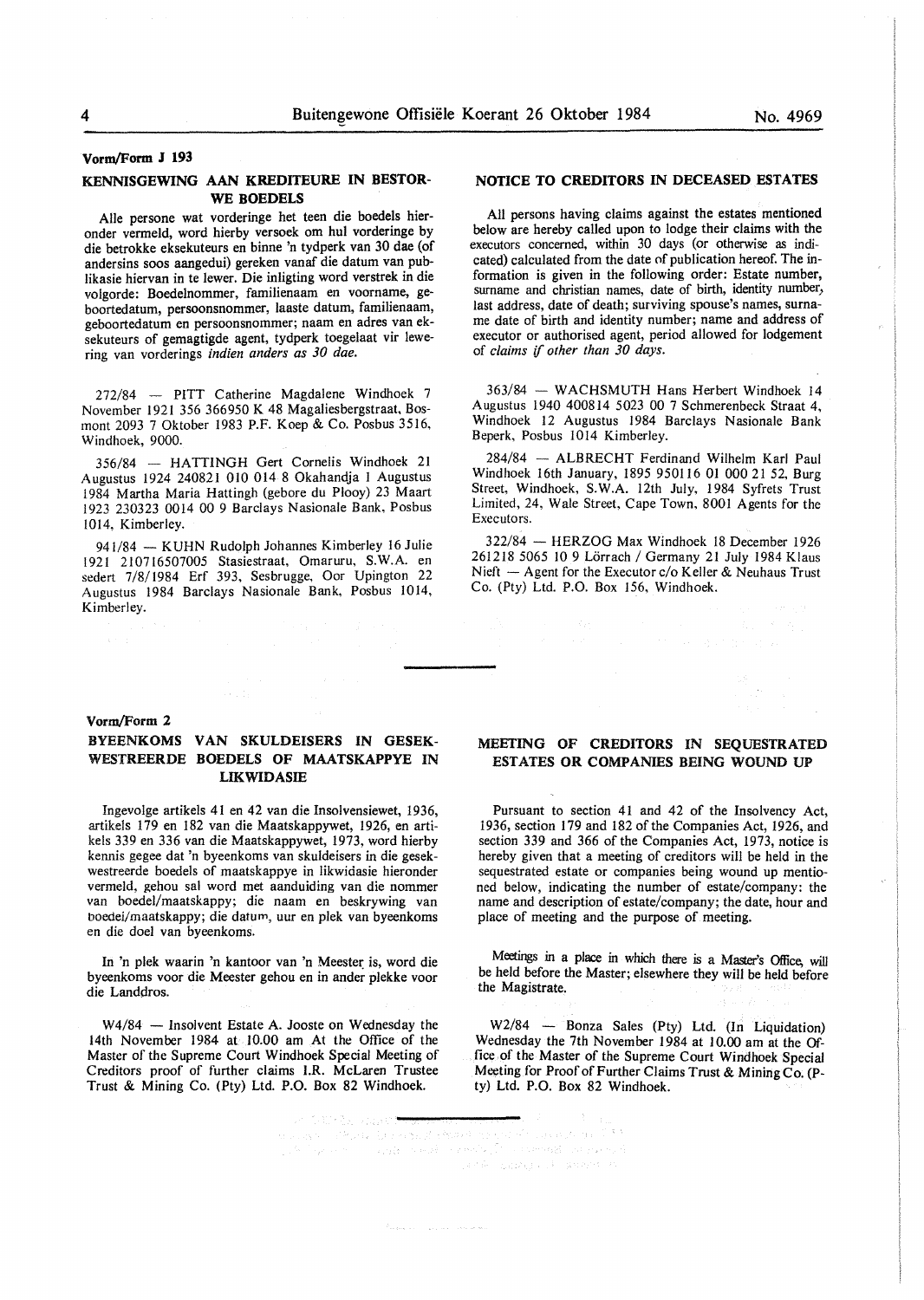#### **Vorm/Form 4**

# **LIKWIDASIE REKENINGE EN PLANNE VAN DISTRfflUSIE OF KONTRIBUSIE REKENING IN GESEKWESTREERDE BOEDELS OF MAATSKAP-PYE IN LIKWIDASIE**

Ingevolge artikel 108(2) van die Insolvensiewet, 1936, artikel 136(2) van die Maatskappywet, 1926, en artikel 406(3) van die Maatskappywet, 1973, word hierby kennis gegee dat die likwidasie- distribusie- of kontribusierekening\_s in die boedels of die maatskappye, na gelang van die geval, hieronder vermeld ter insae van skuldeisers of kontribuante sal le op die kantore van die Meester en Landdroste daarin genoem, gedurende 'n tydperk van 14 dae, of die tydperk wat daarin vermeld is, vanaf die datum hieronder vermeld of vanaf die datum van publikasie hiervan, watter datum ook al die laaste is.

Wl8/33 Insolvent Estate P. Weakley Amended First & Final Liquidation & Distribution Account At the office of the Master of the Supreme Court Windhoek and the Magistrate's Office Tsumeb for a period of 14 days as from the 26th October 1984. I.R. McLaren Trustee Trust & Mining Co. (Pty) Ltd. P.O. Box 82 Windhoek 9000.

#### **Vorm/Fonn S**

# **UITKEER VAN DIVIDENDE EN INSAMELING VAN KONTRIBUSIES IN GESEKWESTREERDE BOEDELS OF MAATSKAPPYE IN LIKWIDASIE**

Nademaal die likwidasierekeninge en distribusie-of kontribusie-rekenings in die gesekwestreerde boedels of maatskappye in likwidasie, na gelang van die geval, hieronder vermeld op die datums daarin vermeld, bekragtig is, word hierby ingevolge artikel 113( 1) van die lnsolvensiewet, 1936, artikel 139(2) van die Maatskappyewet, 1926, en artikel 409(2) van die Maatskappyewet, 1973 kennis gegee dat uitbetaling van dividende of insameling van kontribusies aan die gang is in genoemde boedels of maatskappye soos hieronder uiteengesit en dat elke kontribusiepligte skuldeiser die bedrag deur horn verskuldig by die adres hieronder genoem and die kurator of likwidateur moet betaal.

W 23/74 - Insolvent Estate R.R. Krämer 1.10.84 Dividends being paid 13th Supplementary First and Final Distribution & Liquidation Account D. Mathews Trustee Trust & Mining Co. (Pty) Ltd. P.O. Box 82 Windhoek 9000.

W12/79 - Karlo Werner Mutschler (Insolvente Boedel) I Oktober 1984 Dividende word uitgekeer F.M. Oehl Trust Posbus 2126, Clareinch.

# **LIQUIDATION ACCOUNTS AND PLANS OF DISTRIBUTION OR CONTRIBUTION IN SEQUES-TRATED ESTATES OR COMPANIES BEING WOUND UP**

Pursuant to section 108(2) of the Insolvency Act, 1936, section 136(2) of the Companies Act, 1926, and section 406(3) of the Companies Act, 1973, notice is hereby given that the liquidation account and plans of distribution or contribution in the estates or the companies mentioned below will lie open for inspection by creditors or contributories at the offices of the Master and the Magistrates stated therein, for a period of 14 days, or for such a period as stated therein, from the dates mentioned below or from the date of publication hereof, which-ever may be the later date.

W4/84 - Insolvent Estate A. Jooste First Liquidation  $\&$ Distribution Account At the Office of the Master of the Supreme Court Windhoek and the Magistrate's Office Gobabis for a period of 14 days as from the 26th October 1984. I.R. McLaren Trustee Trust & Mining Co. (Pty) Ltd Windhoek.

# **PAYMENT OF DIVIDENTS AND COLLECTION OF CONTRIBUTIONS IN SEQUESTRATED ESTATES OR COMPANIES BEING WOUND UP**

The liquidation accounts and plans of distribution or con- -tribution in the sequestrated estates of companies being wound up, as the case may be, mentioned below having been confirmed on the date therein mentioned, notice is hereby given, pursuant to section 113(1) of the Insolvency Act, 1936, section 139(2) of the Companies Act, 1926, and section 409(2) of the Companies Act, 1973, that dividends are in the course of payment or contributions are in the course of collection in the said estates or companies as set forth below and that every creditor liable to contribution is required to pay to the trustee or liquidator the amount for which he is liable at the address mentioned below.

W6/84 Okonjati Wild-Life Realty Co. (Pty) Ltd. (In Voluntary Liquidation) I.I 0.84 Dividends being paid First & Final Liquidation and Distribution Account P.G. van der Merwe Liquidator P.G. van der Merwe & Co. P.O. Box 242 Windhoek<sup>9000</sup>.

W 24/73 - Insolvent Estate P.M. Gums 1.10.84 Dividends being paid 13th Supplementary First & Final Liquidation & Distribution Account D. Mathews Trustee Trust & Mining Co. (Pty) Ltd. P.O. Box 82 Windhoek 9000.

 $\label{eq:3.1} \left\langle \psi^{\prime} \rangle \psi_{1} \left( \psi^{\prime} \right) \right\rangle = \left\langle \psi^{\dagger} \widetilde{\mathbf{M}} \mathbf{H} \psi^{\prime} \psi \right\rangle \psi^{\prime} \widetilde{\psi} \,.$ 

 $\partial_t \partial_t \partial_t \nabla \cdot \partial_t \mathcal{L}_t = \mathcal{L}^{(t)} \cap \mathcal{L}^{(t)}(G_t)^2$